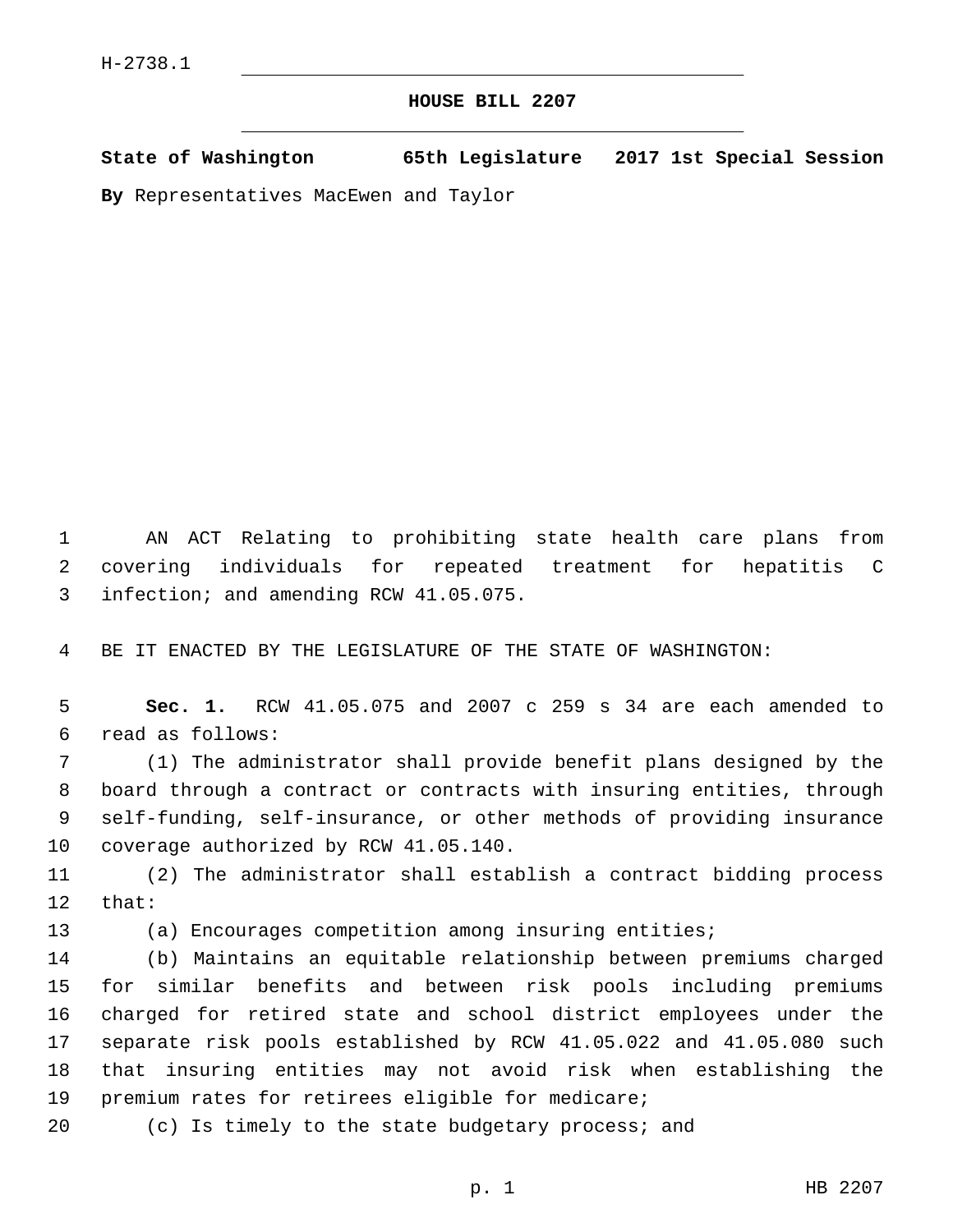(d) Sets conditions for awarding contracts to any insuring 2 entity.

 (3) The administrator shall establish a requirement for review of utilization and financial data from participating insuring entities 5 on a quarterly basis.

 (4) The administrator shall centralize the enrollment files for all employee and retired or disabled school employee health plans offered under chapter 41.05 RCW and develop enrollment demographics 9 on a plan-specific basis.

 (5) All claims data shall be the property of the state. The administrator may require of any insuring entity that submits a bid to contract for coverage all information deemed necessary including:

 (a) Subscriber or member demographic and claims data necessary for risk assessment and adjustment calculations in order to fulfill 15 the administrator's duties as set forth in this chapter; and

 (b) Subscriber or member demographic and claims data necessary to implement performance measures or financial incentives related to 18 performance under subsection (7) of this section.

 (6) All contracts with insuring entities for the provision of health care benefits shall provide that the beneficiaries of such benefit plans may use on an equal participation basis the services of practitioners licensed pursuant to chapters 18.22, 18.25, 18.32, 18.53, 18.57, 18.71, 18.74, 18.83, and 18.79 RCW, as it applies to registered nurses and advanced registered nurse practitioners. However, nothing in this subsection may preclude the administrator from establishing appropriate utilization controls approved pursuant 27 to RCW 41.05.065(2) (a), (b), and (d).

 (7) The administrator shall, in collaboration with other state agencies that administer state purchased health care programs, private health care purchasers, health care facilities, providers, 31 and carriers:

 (a) Use evidence-based medicine principles to develop common performance measures and implement financial incentives in contracts with insuring entities, health care facilities, and providers that:

 (i) Reward improvements in health outcomes for individuals with chronic diseases, increased utilization of appropriate preventive health services, and reductions in medical errors; and

 (ii) Increase, through appropriate incentives to insuring entities, health care facilities, and providers, the adoption and use